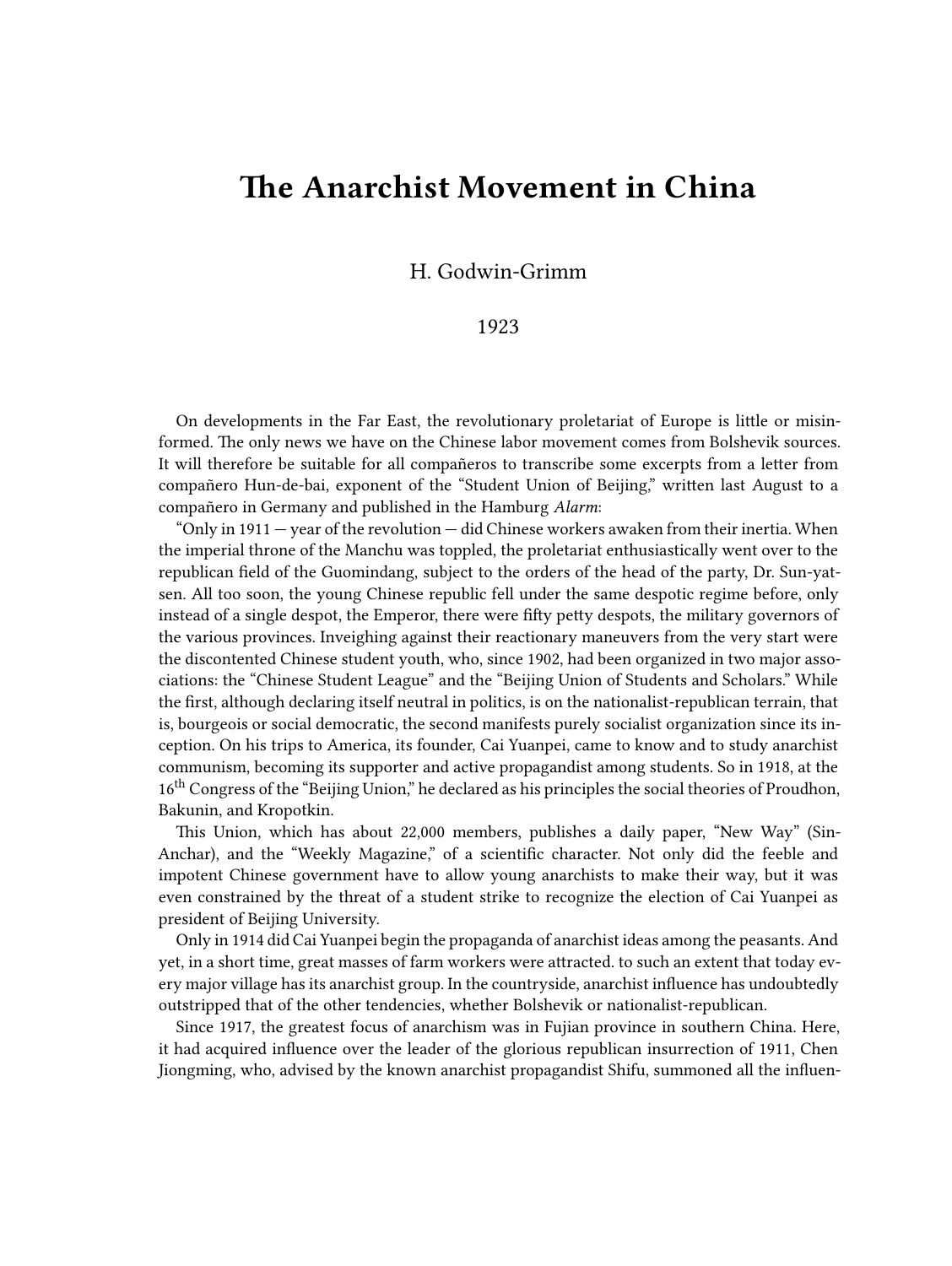tial libertarians of China for the establishment of an anarchist commune in the whole province. In each center of the province, autonomous organizations of working people and workers' councils have been introduced and are in operation, and now farmers' cooperatives and unions of industrial workers regulate all production by agreement. According to Shifu, in a few years the whole province of Fujian will have become one great communist-anarchist federation.

This surprising result is certainly attributed largely to the tireless propaganda of compañero Shifu, who with the help of his friend, former General Chen Jiongming. Institutes for spreading anarchist and syndicalist ideas were founded in Zhangzhou (capital of the province). This organization includes and provides year-round the operation of a school for organizers, a school for advanced social science, and a school for propagandists, in which they participate as Chinese revolutionary forces. From this emanate three thousand comrades who later spread the idea of anarchist communism via lectures, pamphlets, newspapers and leaflets through all the vast provinces of China.

The city of Zhangzhou, center of anarchism in the Far East, was also the birthplace of the largest boycott initiative against Japan in 1920, which still gives foreign exploiters a lot of trouble, because in China the capitalists are mostly foreigners — British, American and Japanese — who treat the Chinese as servants, worthy only of contempt, and who are gradually taking possession of all the wealth of the country. Against them the aversion of all the people stir, belong to any party. To give this feeling of hostility a direction and a goal, the anarchists of Fujian placed themselves at the head of a movement to boycott all foreign industries, seeking to annihilate the entire foreign capitalist industry.

The boycott gave certain optimal results: in cities the Chinese workers took possession of the factories of their exploiters, getting to work on their own: in other places, such as in Shanghai, was reached killings Japanese, assaults on stores and street fighting between the crowd and the Chinese soldiers. In Zhangzhou great demonstrations of a good hundred thousand people carrying red and black banners, and musicians who played the "Internationale" and the "Anarchist March." Thousands of pamphlets and leaflets written by Shifu, Cai Yuanpei and other compañeros were distributed at these demonstrations. Once again the triumphant power of the "popular socialism" Bakunin was demonstrated. Compañero Yuan-Pai-Tsen, until yesterday a henchman of the bourgeois Guomindang party, solemnly declared, to the delight of the crowd, that he could not resist the triumphant march of anarchist ideas across the country, and soon declared his decision to fight under the black flag of Bakunin for the freedom and happiness of China. He stated that this ideal is only achievable through Bakuninian anarchism; only anti-authoritarian socialism can lead workers back to their land and make them love it, because it restores the land, the factories, and science, until now the monopoly of a few, to all of the people. Yuan-Pai-Tsen ended his speech with these words: "As the son of the people, I am for the unremitting class struggle against all exploiters, indigenous and foreign. And since the people can only become equal, just, and master of itself only with anarchist communism, I'm a Bakuninist."

Thus, even in the nationalist climates of our country, spreading our ideas opens the way, but especially among industrial workers.

In 1921 the anarchists led a strike of 20,000 miners. The strike failed; but a year later, 80,000 coolies (porters) went on strike in the coal region of Kaylan, $^1$  and this time, won. And we are active in the port cities: more than 40,000 people in Canton responded to our call for the demonstra-

<sup>&</sup>lt;sup>1</sup> Possibly referring to the Anyuan district?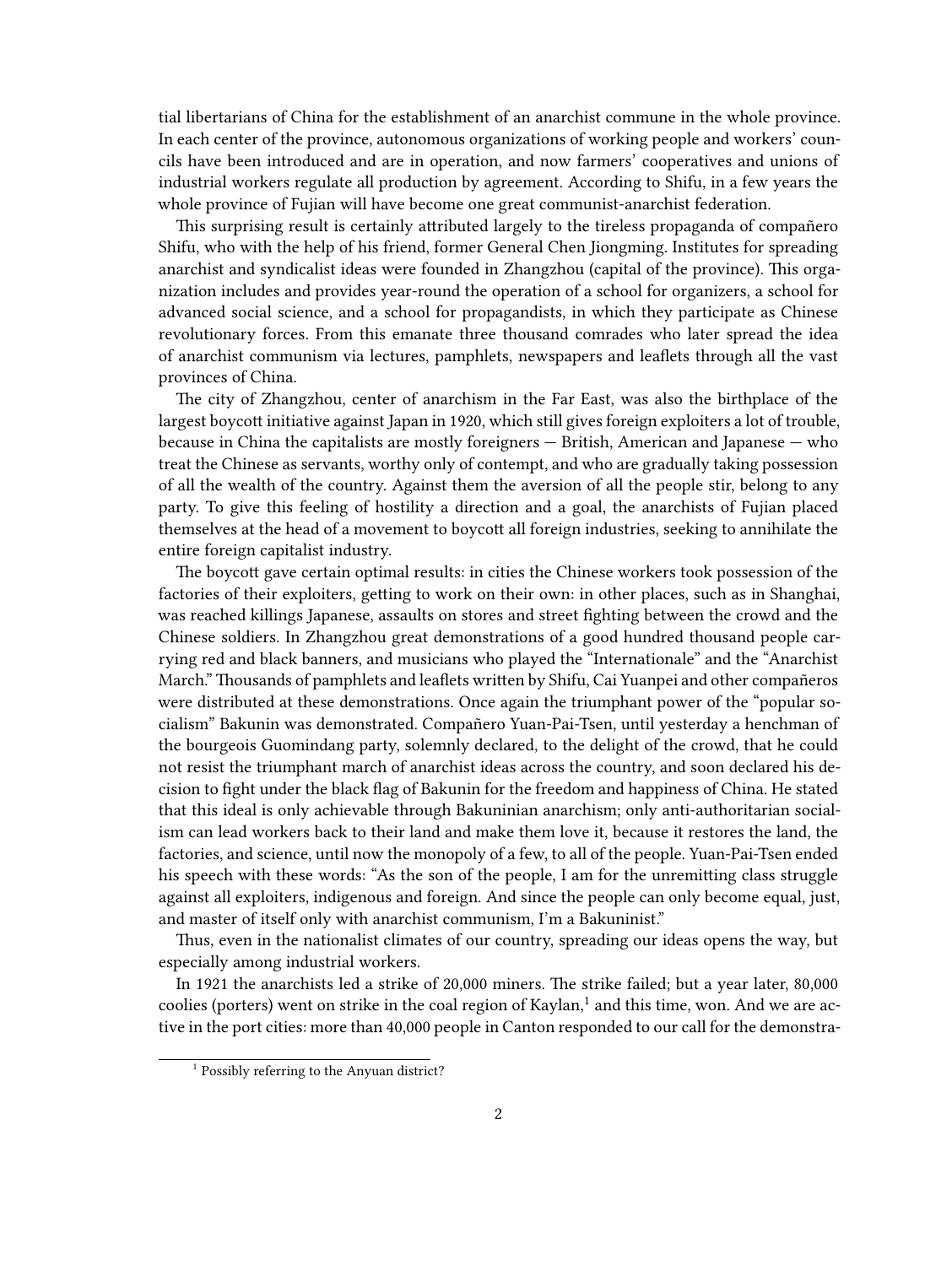tion on May 1 last year. The workers have realized that only in direct action, only in revolution, is their salvation to be found.

That is also why the Bolsheviks have very little following among the workers, primarily because they work in agreement with the nationalist Guomindang party of Dr. Sun-yat-sen. This makes the working masses suspicious, which more willingly follows the anarchist movement Zhangzhou that the Bolsheviks order from Moscow. We could never establish relations with the Communist Party as it cannot be found even in illegal areas.

Our greatest hope lies in the youth. Chinese 25,000 Chinese students who work with us have founded nationwide youth leagues for mutual aid, anarchist propaganda and discussion societies. Up to 100,000 students grouped in these leagues number among the young workers in the tea and rice industries. It is from these that the new China shall emerge…"

Compañero Hun-de-bai ends his letter with the invitation to a work agreement and proposes above all the urgent establishment of an anarchist youth international, not as a subsidiary of a communist or syndicalist international, but as a living and independent attestation of the development of the anarchist spirit among the youth around the world.